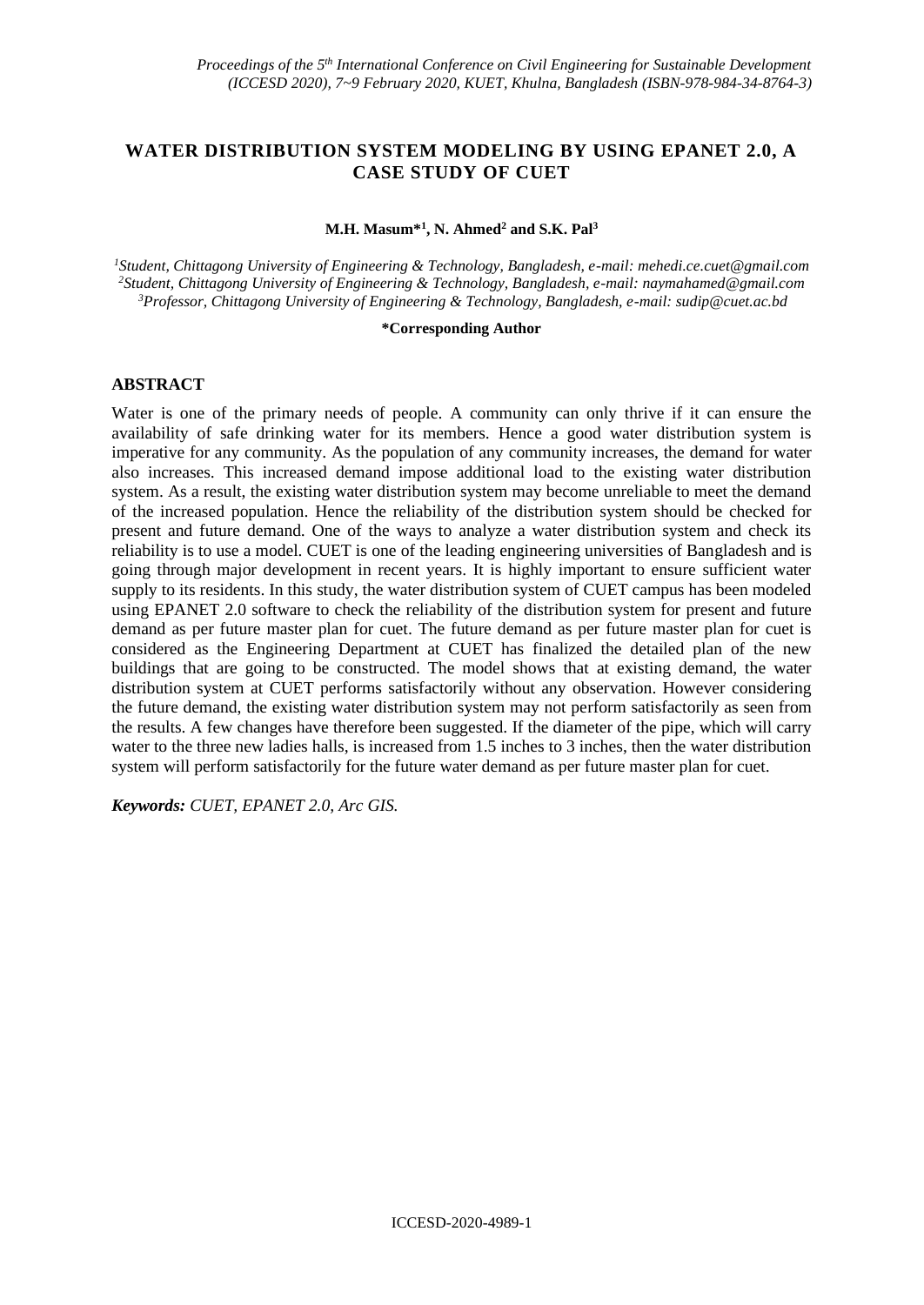*5 th International Conference on Civil Engineering for Sustainable Development (ICCESD 2020), Bangladesh*

# **1. INTRODUCTION**

Water is one of the basic demands of all life forms. Without water, there can be no life. Historically, settlements and communities relied on natural resources to obtain their water. Around 3500 years ago human began transporting water through pipes (Martínez et al., 1999). These water sources provided water for human daily consumption, irrigation, recreation and all other basic necessities. As these communities flourished, the population dependent on these sources increased. This water supply system facilities the supply of safe drinking water with sufficient quantity, pressure and quality. Good water distribution has a paramount impact on people lives. Even today, diarrhea is considered the main cause of child mortality and in the developing countries, 21 out of the main 37 diseases are water and sanitation related (Ramesh, 2012). Modern water supply system tries to solve this problem by ensuring the supply of safe drinking water to people. And thus the modern water supply system greatly improved the people's quality of life. Building a large water distribution network is a very costly project. In the long run, it saves a lot of money and life, but initially a large investment is needed. Today, the cost contributed towards the water transmission and the water distribution network is nearly 80% to 85% of the total cost of a modern water supply system (Sayed et al., 2014). The objective of the distribution system is to supply water to each and every house, industrial plants, and public places. Each house must be supplied with a sufficient quantity of water at the desired pressure (Muranho, 2014). The distribution system consists of a network of pipes with appurtenance, for transporting water from the source to the consumer's tap. In order that water may flow in the water supply pipes under pressure, the water is normally stored in an elevated service reservoir. More than one reservoir may be needed in large systems. The performance of a distribution system can be judged on the basis of the pressures available in the system for a specific rate of flow (Punmia, 2007).

The sustainable management of water resources plays a key role in the development of human societies. One of the ways to effectively manage the water distribution system is by using a model. A water distribution system model helps the authority in management, maintenance, and extension of the water supply system at hand. A model can help the authority to understand when the existing water distribution needs expansion and what modification should be made to meet the demand of the population. These days many computer software applications are available to model the water distribution system. EPANET 2.0 is such a computer based software, distributed by USEPA, which can model pressurized pipe networks.

## **1.1 Study Area**

This study was carried out in Chittagong University of Engineering and Technology (CUET). It has the largest Engineering university campus of Bangladesh. CUET is situated in the district of Chittagong under Chittagong Division. It is in the Pahartali union under Raozan sub-district, by the north side of the Chittagong-Kaptai road at 22°27′43.50″N 91°58′22.60″E about 25 kilometres from the centre of Chittagong City. The university campus covers an area of 171 acres. The population of the university is almost 3866 including students, teaching and non-teaching staff. The population of CUET grew rapidly in recent years and this population is also expected to grow noticeably in the upcoming years. With the increasing population, the demand for water is also increasing significantly. This increased water demand is going to impose an additional load on the existing water distribution system, which may decrease the effectiveness of the water distribution system. As the population of CUET has increased and is also going to increase considerably in the following years, the increased water demand will have an important impact on the existing water distribution system of CUET. The water distribution system may become unreliable to meet the current water demand also the system might also become unable to meet future water demand.

Hence the objective of this study has been set to evaluate the existing water distribution system of CUET in relation to present and future water demand. Therefore development of a model for the water distribution system present at CUET to develop a management system to supply the water with sufficient pressure.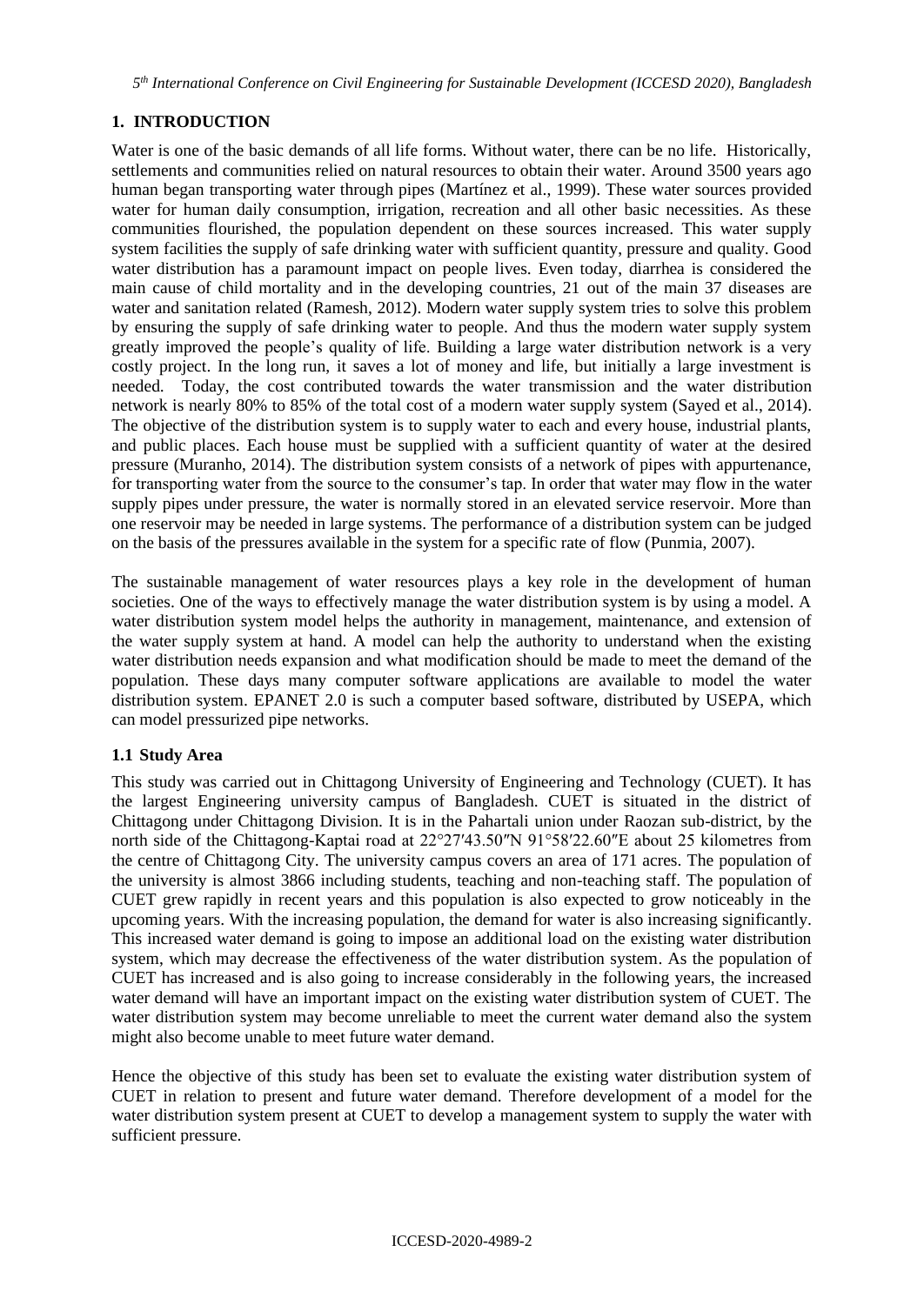# **2. METHODOLOGY**

The working flow diagram has been illustrated in figure 1. At first, the design and necessary data of the water distribution system of CUET was collected. The data was provided by the Engineering Department of CUET. The length and diameter of the pipes, the capacity of the overhead tank were collected from the Engineering Department and the demand of the nodes was estimated through field investigation. The elevations of the nodes were found by using ArcGIS 10.4 and Google Earth Pro. After creating the model using this data, the model was simulated and its reliability was checked for the present demand. Then the model was simulated again with the expected growth in demand as per future master plan for cuet. Finally, the reliability of the water distribution system was checked for the future demand as per future master plan for cuet.



Figure 1: Details methodology showing the working process

## **2.1 Preparation of water distribution network layout**

The map of the existing water distribution network of CUET shown in figure  $2(a)$  was collected from the Engineering Department of CUET. The map contains the present water distribution layout of CUET which includes length and diameter of the pipe network with their relative positions.



Figure 2: (a) Water distribution layout of CUET; (b) Background layout in EPANET 2.0

#### ICCESD-2020-4989-3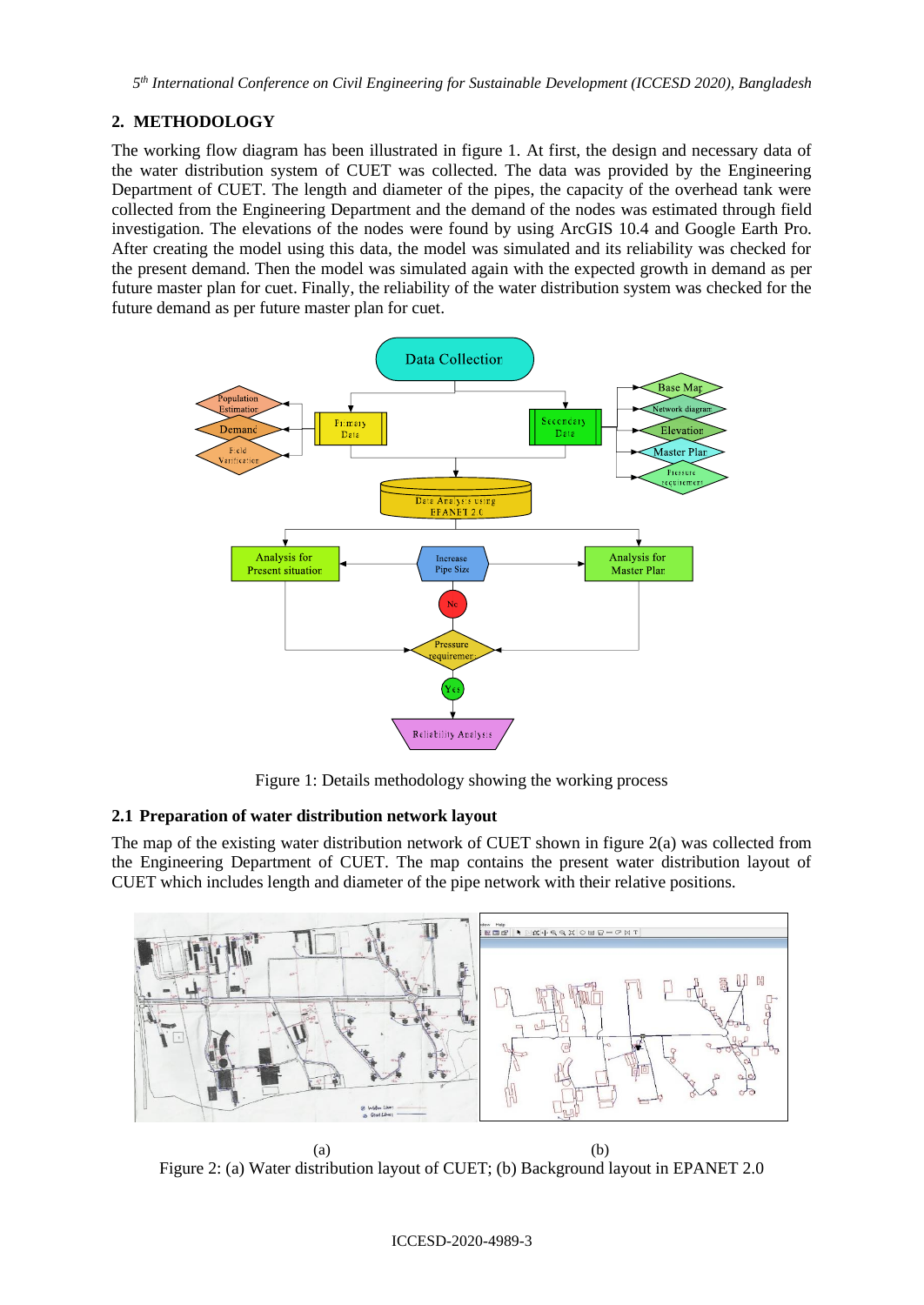AutoCAD 2014 is used to replicate the layout and to prepare the background of the design outline. Then the raw file of the AutoCAD was exported to EPANET 2.0 which has been illustrated in figure 2(b). Using the AutoCAD file as backdrop the pipe network was drawn and the nodes were placed in the EPANET 2.0.

### **2.2 Assigning invert elevation data**

Elevation data was taken using ArcGIS 10.4 from Digital Elevation Model (DEM) data. The data was converted and adjusted with the available datum in CUET. Then the elevation data to each nodes were assigned and the contour map of the CUET found out as shown in figure 3. It has been found that the invert elevation varies from 0 to 60 ft. As CUET is in the hilly region, there is much variation of elevations as a result the distribution network need special attention.



Figure 3: Contour plot of elevation of water distribution system

### **2.3 Base demand estimation**

The water base demand at the nodes has been estimated using the guidelines from BNBC 2015. Total 70 numbers of buildings in CUET have been considered. The buildings are classified as occupancy catagory. The numbers of population has been deremined by field investigation and per capita demand has been taken from BNBC 2015. Total demand then converted to GPM and assigned to the nodes in of the distribution network. The contour plot of base demand are shown in figure 4.



Figure 4: Contour plot of water demand at CUET campus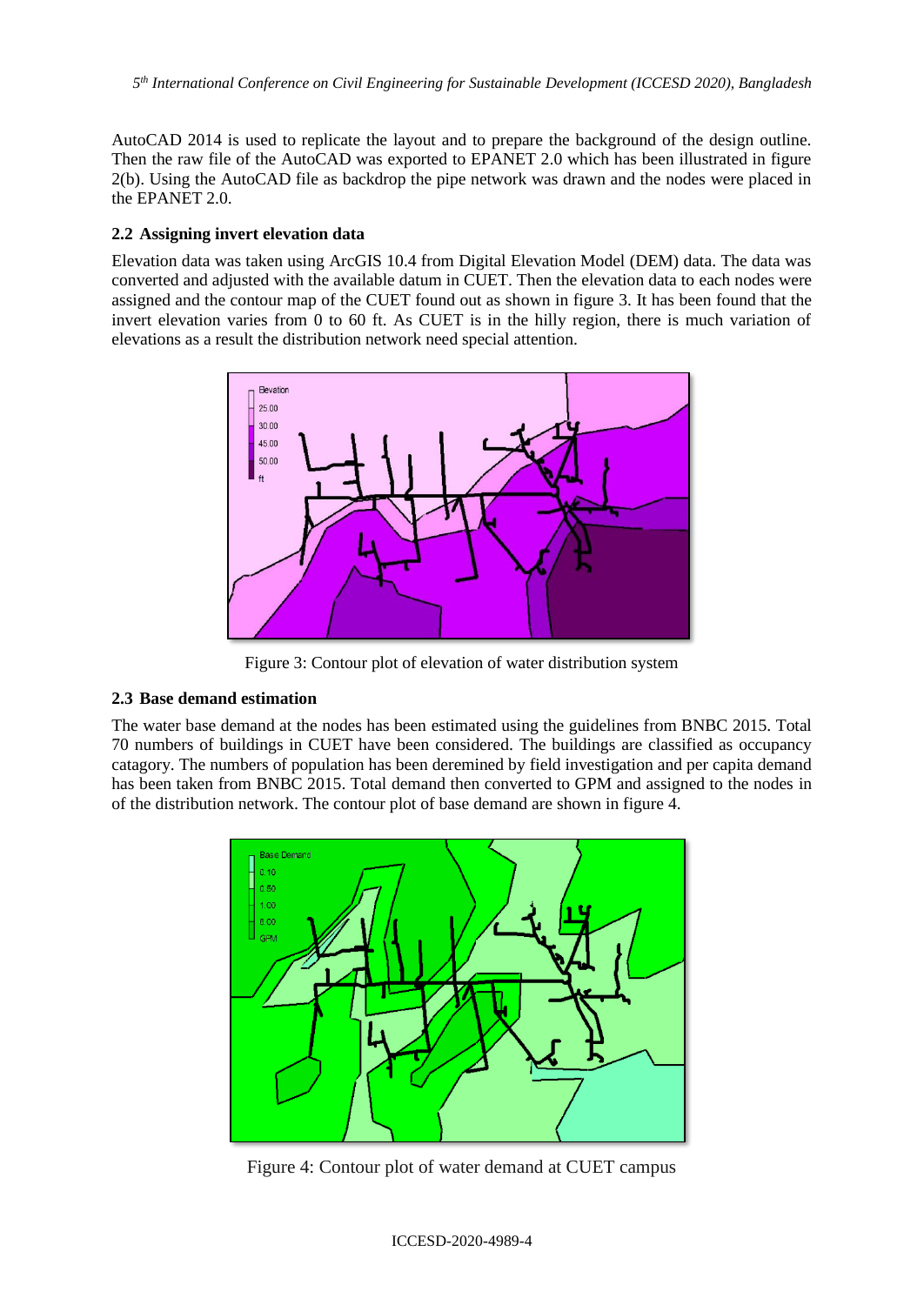### **2.4 Assigning Pipe size**

Pipe length and diameter were assigned to the distribution model as shown in figure 5. The water distribution model consist of 138 numbers of pipe. Diameter and length of the pipe have been collected from Planning and development (P & D) department, CUET. The values are varified, adjusted and assigned to the model. It has been found that the supply mains of the water distribution system of CUET campus has a diameter of 4 inches, while the diameter of the submains has a diameter of 3 inches. The branch lines have diameter of 2, 1.5 and 1 inches respectively.





### **2.5 Future demand calculation as per master plan**

Multiple new structures are expected to be constructed as per future master plan for cuet. Fajilatunnesa hall, Samsunnahar hall, 1-Boy's hall, 1-Ladies hall, 1-PG dormitory, 1-Academic building, Central research lab, TSC, Gymnasium, New garage, 1-TSD, 1-10 storied apartment, 1- Guest house, 1-10 storied professor quarter, 1-5 storied professor quarter, 2-5 storied staff quarter are expected to be active. Hence these buildings are aslo considered for analysis. The position and details has been illustrated in figure 6 as per master plan of CUET.

After assigning all the necessary data, the model was completely prepared . Then the model was simulated, at first for present water demand, and then for future water demand. Validation of the model was done with respect to pressure in the nodes. After that, the result was obtained from the simulation and it was viewed in different formats. The diameter of the pipes was changed to find out the required diameter that results in pressure between the acceptable ranges if necessary. In this way, the reliability of the water distribution system was checked for present and future demand.

### **3. RESULT AND DISCUSSION**

Water distribution system of CUET has been found as dead end or tree system. After assigning all the necessary data of nodes and pipes, the final simulation has been run for. EPANET 2.0 has provided pressure at different nodes and flow rate in the pipes.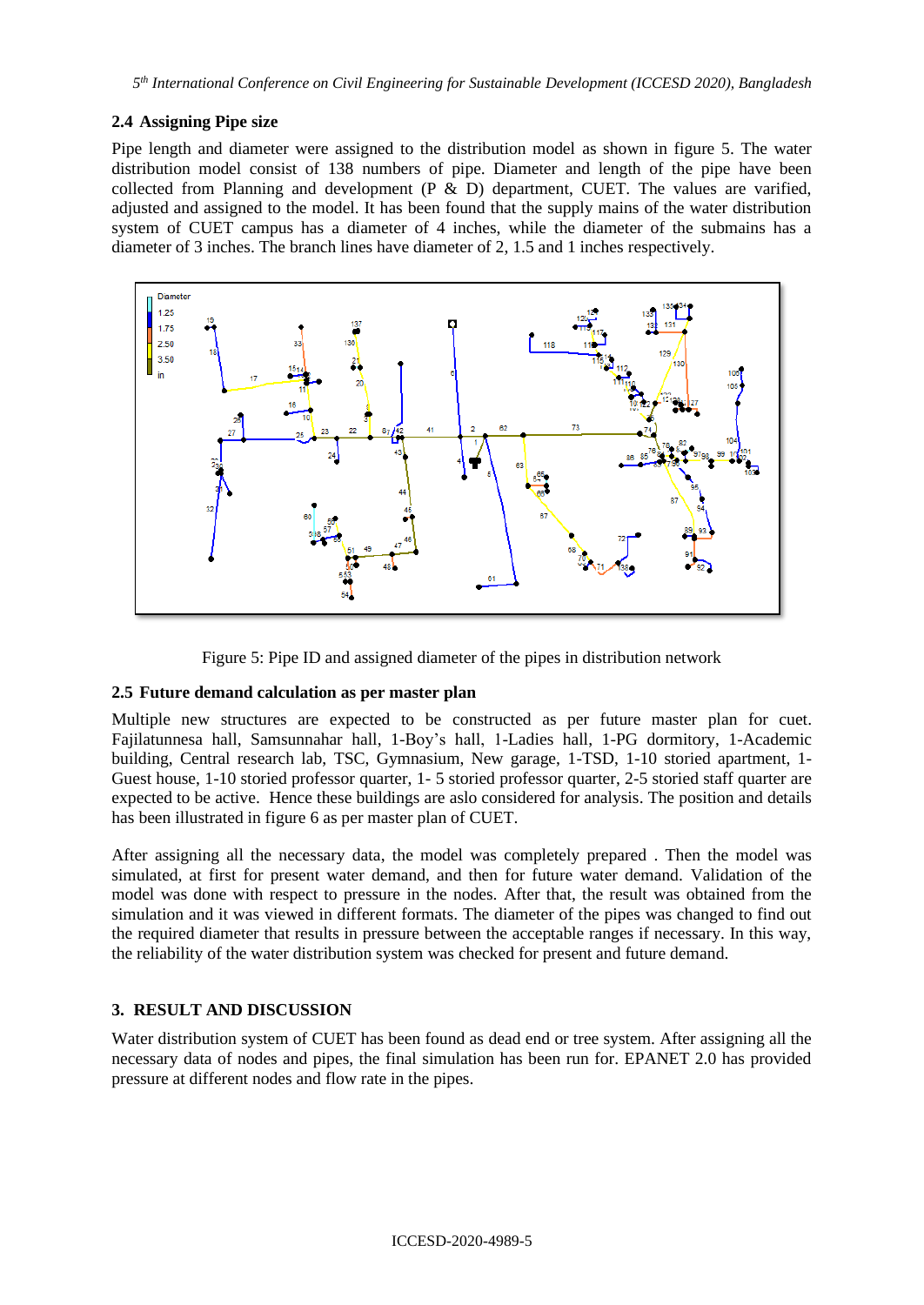*5 th International Conference on Civil Engineering for Sustainable Development (ICCESD 2020), Bangladesh*



Figure 6: Master plan of CUET

# **3.1 Analysis of distribution network for present situation**

# **3.1.1 Variation of pressure for different nodes at present situation**

After simulation, epanet 2.0 provided the pressure at the nodes of the water distribution system. As illustrated from figure 7 and figure 8 there is no node in the distribution system that has a pressure less than 30 psi which satisfy the minimum pressure limit 20 psi (aziz, 1975). It's indicates that the nodes of the pipe have sufficient pressure and this distribution system is reliable for fulfilling the present water demand.



Figure 7: Contour of pressure of the water distribution system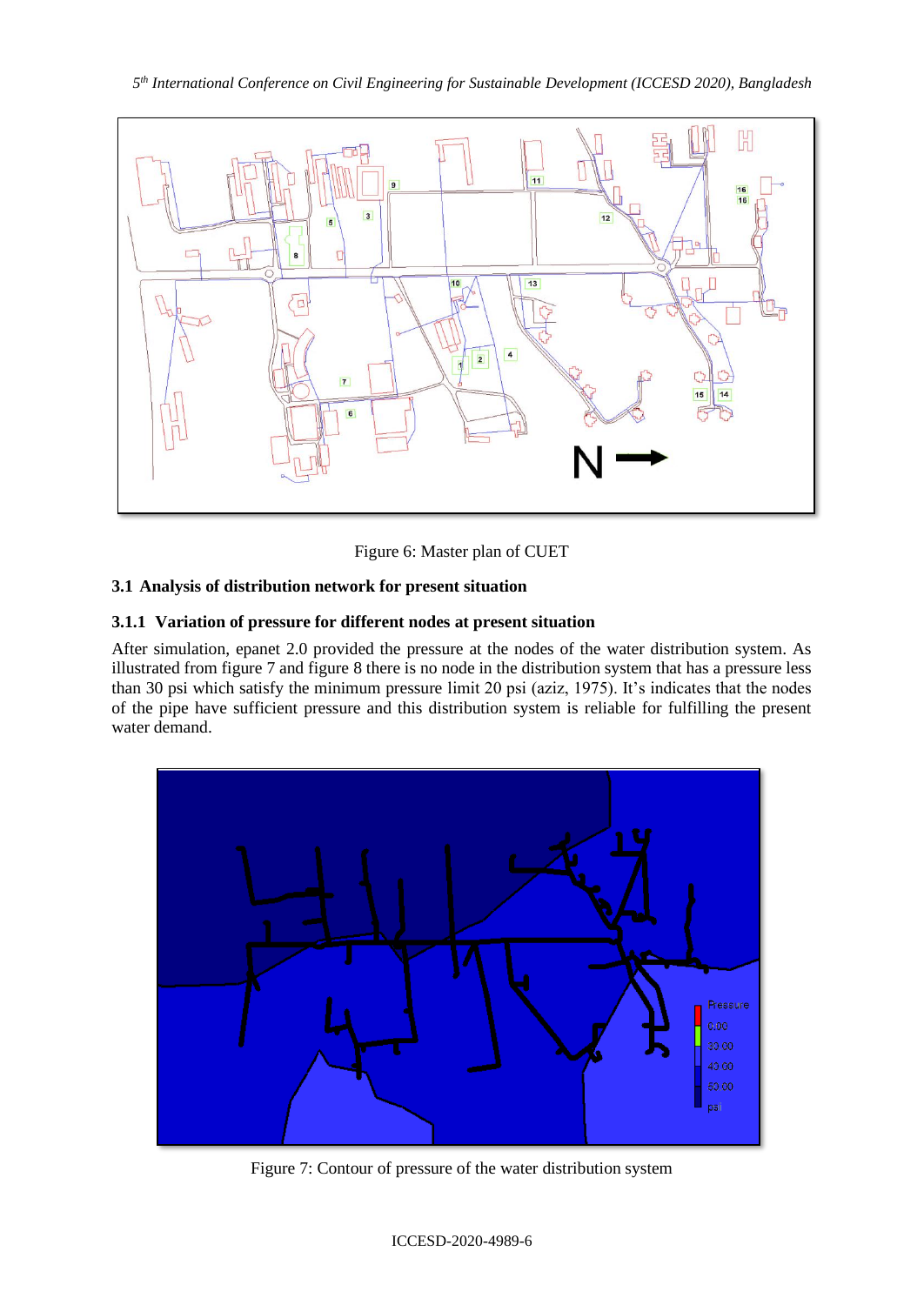

Figure 8: Pressure at the nodes of the distribution system for the present

# **3.1.2 Validation of the model**

To check the accuracy of the model, manual calculation of the pressure of some nodes were done and the data from EPANET 2.0 was compared with them. From figure 9 it's been seen that the result from EPANET 2.0 is very close to the result from hand calculation. The R-squared values  $R^2$  value has been found about 0.9977 that indicates the excellent accuracy of the model. Hence the model is validted from further analysis.



Figure 9: Validation of model.

## **3.1.3 Variation of demand for different nodes at present situation**

From figure 10, it is found that the flow in mains are ranges from 54.08 gpm to 27.01 gpm and in the sub mains 8.99 gpm to 5.05 gpm. Form the model it can be shown that the flow in the pipes corresponds to the water demand in the nodes. When a nodes has a large water demand, the flow in the pipes that carry water to that specific node, also increase. Also it is found that all the pipes of the water distribution system of CUET have appropriate flow in them to fulfil the demand by the supply of water.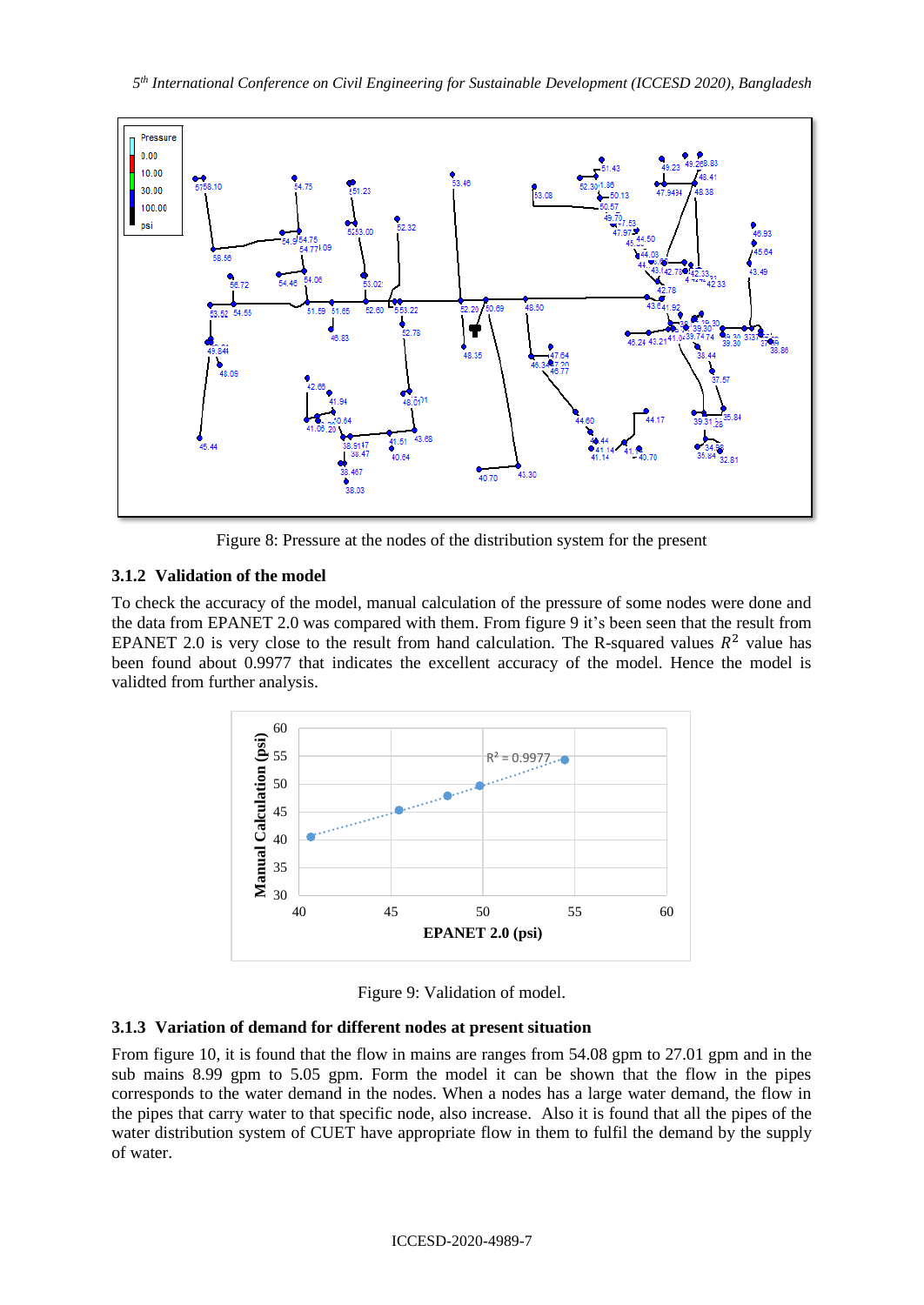

Figure 10: Demand and flow distribution in distribution network

# **3.2 Analysis of distribution network for future situation**

# **3.2.1 Variation of pressure for different nodes as per master plan**

After simulating the distribution network for the future water demand as per master plan of CUET, EPANET 2.0 provided the pressure at different nodes of the distribution system. Contour plot of pressure distribution has been illustrated in figure 11.



Figure 11: Contour plot of pressure of distribution system for 2020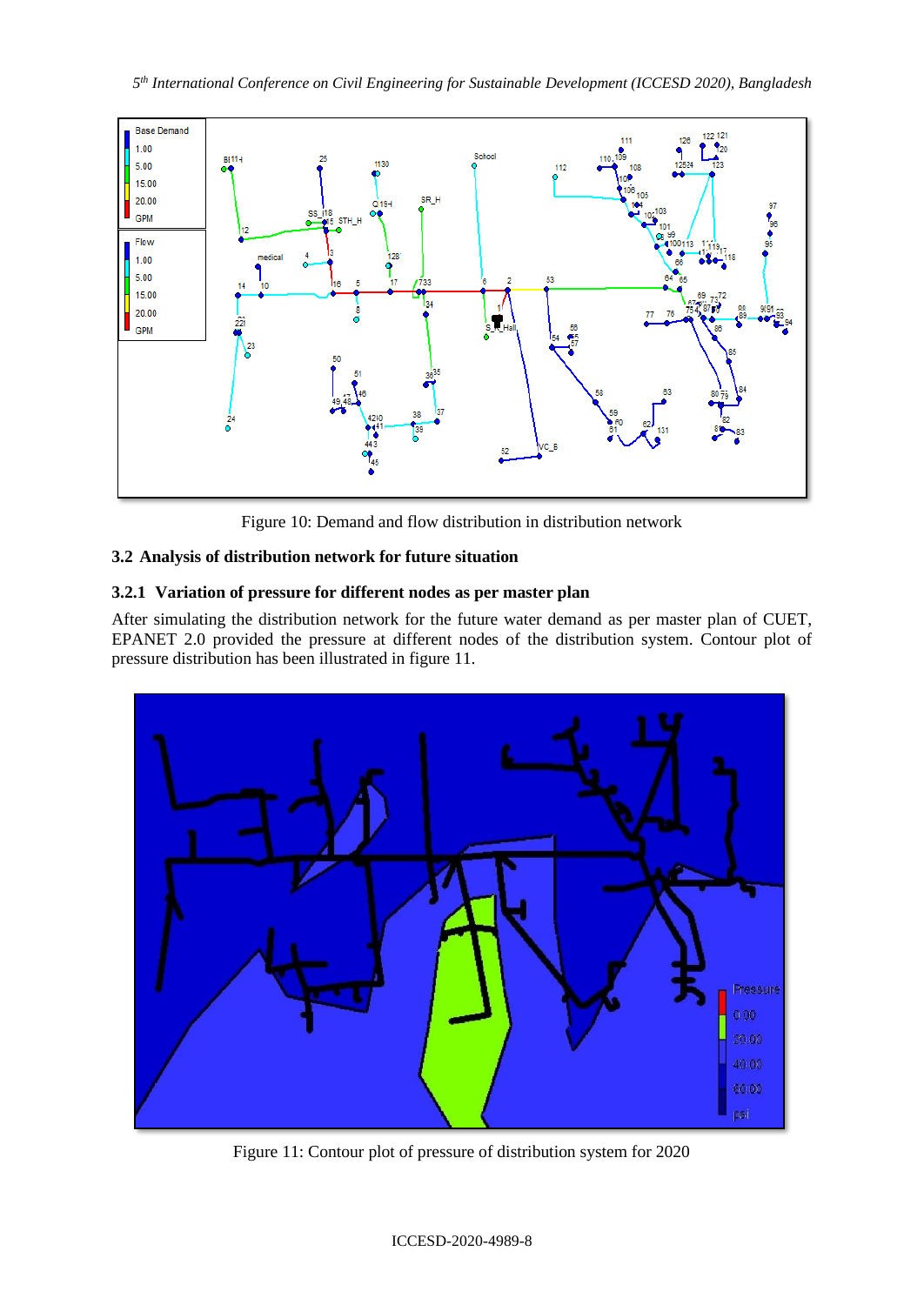

Figure 12: Pressure distribution in different nodes new master plan

rom figure 11 and figure 12, it can be coluted that, after the completion of the construction of the 3 new ladies hall and when they will be connected to the water distribution network of CUET, 5 nodes will experience significant pressure drop. These nodes are Junc 52, Junc VC<sub>\_</sub>B, Junc 132, Junc 133, and Junc 138. They all have a pressure less than 30 psi as shown in figure 13, which indicates 5% nodes have a pressure less than 34 psi.

### **3.2.2 Measures taken to adopt the problem**

From figure 13 and figure 14 it has been found that all of these nodes get water from Junc 134, and Link 5 carry water to Junc 134. Link 5 has a diameter of 1.5 inch, which was sufficient when it only carried water to the nodes Junc VC\_B and Junc 52, which have little demand. But when three new residential halls will be supplied water using this Link, the flow in this pipe will increase significantly. As the diameter of the pipe will remain the same, so the velocity in this pipe will increase accordingly. As a result, with the increase of the velocity, following the Bernoulli's Equation ( $p +$ 1  $\frac{1}{2}\rho V^2 + z = constant$ , the pressure at the nodes will decrease. If Link 5 is replaced with a pipe that has a larger diameter than 1.5 inches, then the pressure at those nodes will increase. If in this study 3 inches diameter pipe has been used and found that the pressure at those nodes are found to be satisfactory. Figure 14 indicates that there are 0% nodes that have a pressure less than 34 psi. So this study suggested using 3 inch diameter pipe to provide a satisfactory pressure in the pipe.



Figure 13: Pressure at nodes after using new link in the water distribution system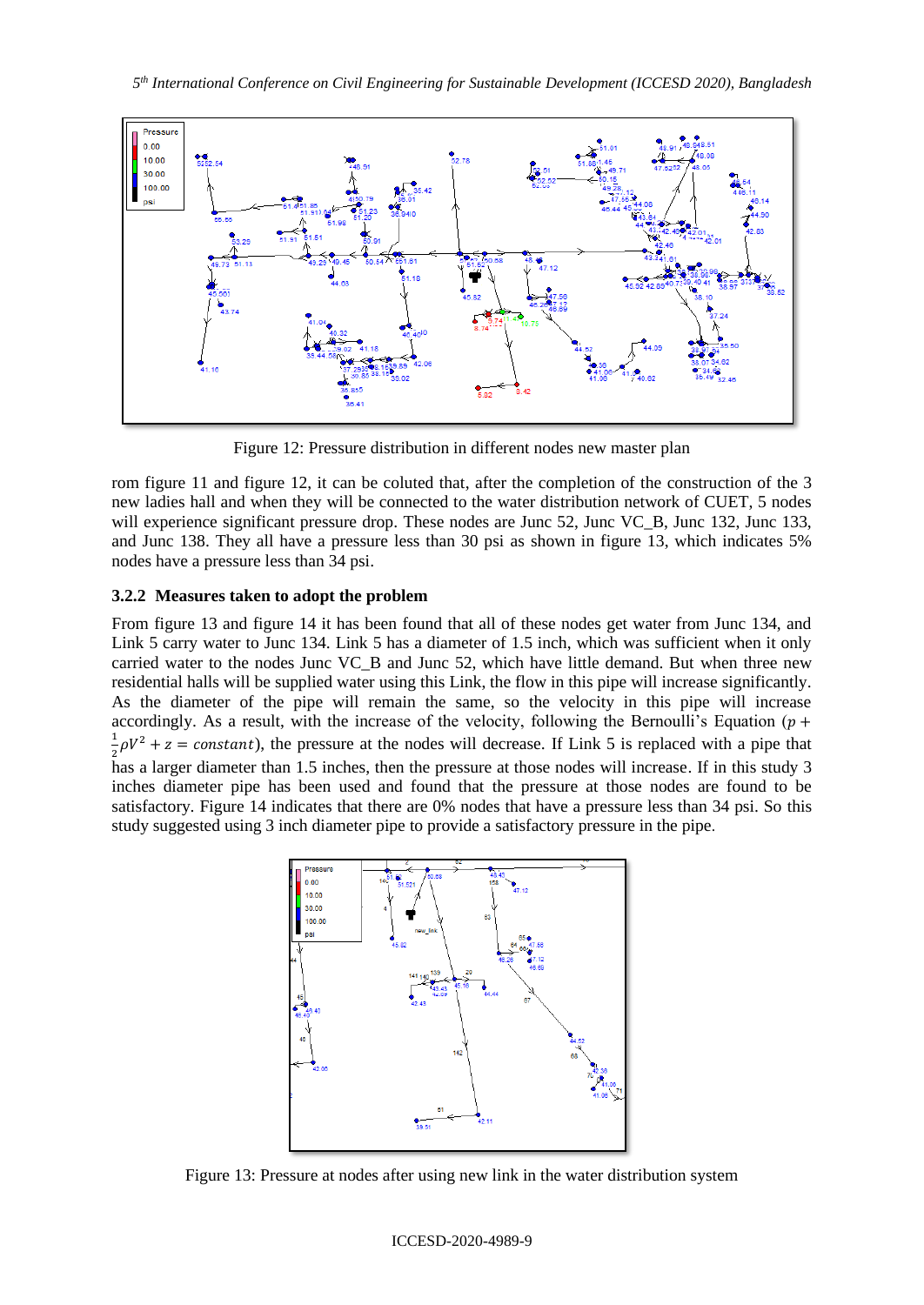*5 th International Conference on Civil Engineering for Sustainable Development (ICCESD 2020), Bangladesh*



Figure 14: Contour plot of pressure after using new link

## **4. CONCLUSIONS**

In this work, the present water distribution system of CUET has been analyzed with the help of a computer program named EPANET 2.0. The existing water distribution layout of CUET is tree system or dead end system. We used the number of nodes, number of pipes and demands in the EPANET 2.0 and tried to check the reliability of the present distribution system. EPANET 2.0 was used as it offers an integrated environment for editing network input data. The necessary data was collected and the results were obtained in a variety of formats after running the hydraulic simulation. After modeling and running the simulation for present and future demand as per future master plan for cuet the obtained results are

- A model has been developed for the water distribution system present at CUET
- Different scenarios has been developed to evaluate the existing water distribution system of CUET. The system is reliable for the present water demand, and mostly reliable for the future water demand as per future master plan for cuet except some exception in 5 nodes (Junc 52, Junc VC\_B, Junc 132, Junc 133, and Junc 138.)
- A management system in relation to the different scenarios has also been developed. It has been found that if the diameter of the link 5 is increased from 1.5 inch to 3 inch, then all the nodes have sufficient pressure.

The existing water distribution system of CUET is reliable for meeting the present water demand. It can supply sufficient water to the nodes. There is no negative pressure in the system and no node has a pressure less than 30 psi. For the future demand as per future master plan for cuet, the existing water distribution system is mostly reliable. From the simulation it has been found that, when water will be supplied to the three new ladies hall, few nodes will experience pressure drop. This can be solved by changing only 1 pipe of the network. According to the model, replacing that particular 1.5 inch dia pipe (link 5) with a 3 inch dia pipe will increase the pressure in the nodes to a satisfactory level. The remaining water distribution network can adequately serve the future demand as per future master plan for cuet.